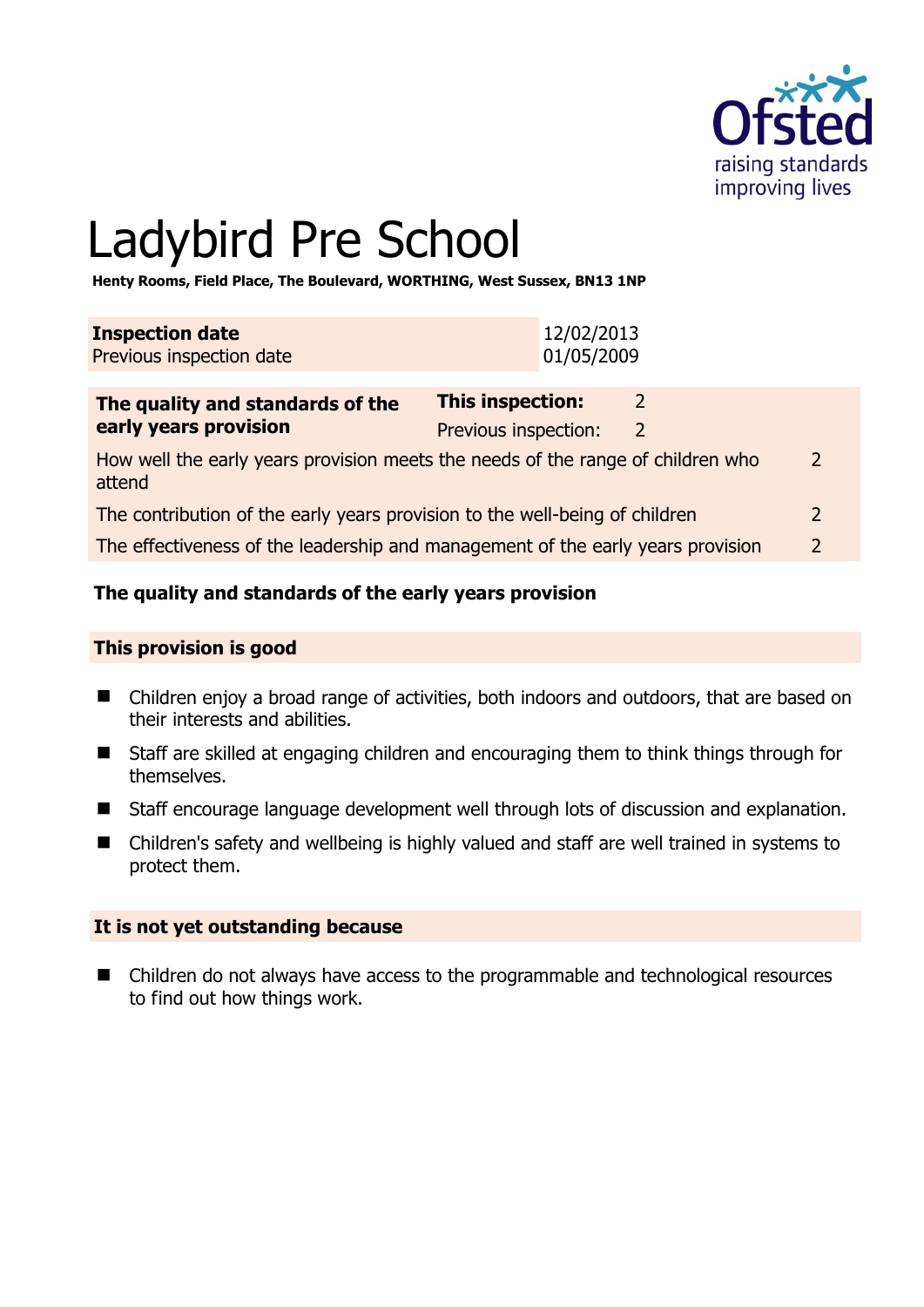## **Information about this inspection**

Inspections of registered early years provision are scheduled:

- at least once in every inspection cycle. The current cycle ends on 31 July 2016
- **n** more frequently where Ofsted identifies a need to do so, for example where provision was previously judged as inadequate
- **•** brought forward in the inspection cycle where Ofsted has received information that suggests the provision may not be meeting the legal requirements of the Early Years Foundation Stage; or where assessment of the provision identifies a need for early inspection
- **P** prioritised for inspection where we have received information that the provision is not meeting the requirements of the Early Years Foundation Stage and which suggests children may not be safe
- at the completion of an investigation into failure to comply with the requirements of the Early Years Foundation Stage.

# **Inspection activities**

 $\blacksquare$ The inspector held meetings with the senior management team to discuss leadership and management matters.

The inspector sampled documentation including: evidence of staff suitability, self evaluation, planning and assessment documentation, policies and procedures,

- $\blacksquare$ samples of children's records and photographs of children engaging in different activities.
- The inspector took account of the views of the children and parents through discussions during the inspection.
- Throughout the inspection the inspector observed activities both indoors and outside.
- A joint observation of circle-time was completed with the person in charge.

## **Inspector**

Jill Steer

# **Full Report**

## **Information about the setting**

Ladybird Pre-school first opened over 30 years ago and re-registered under the current ownership in 2008. It operates from two rooms in a community building in Goring-by-Sea, West Sussex. Children have access to an outdoor play area. The pre-school is open from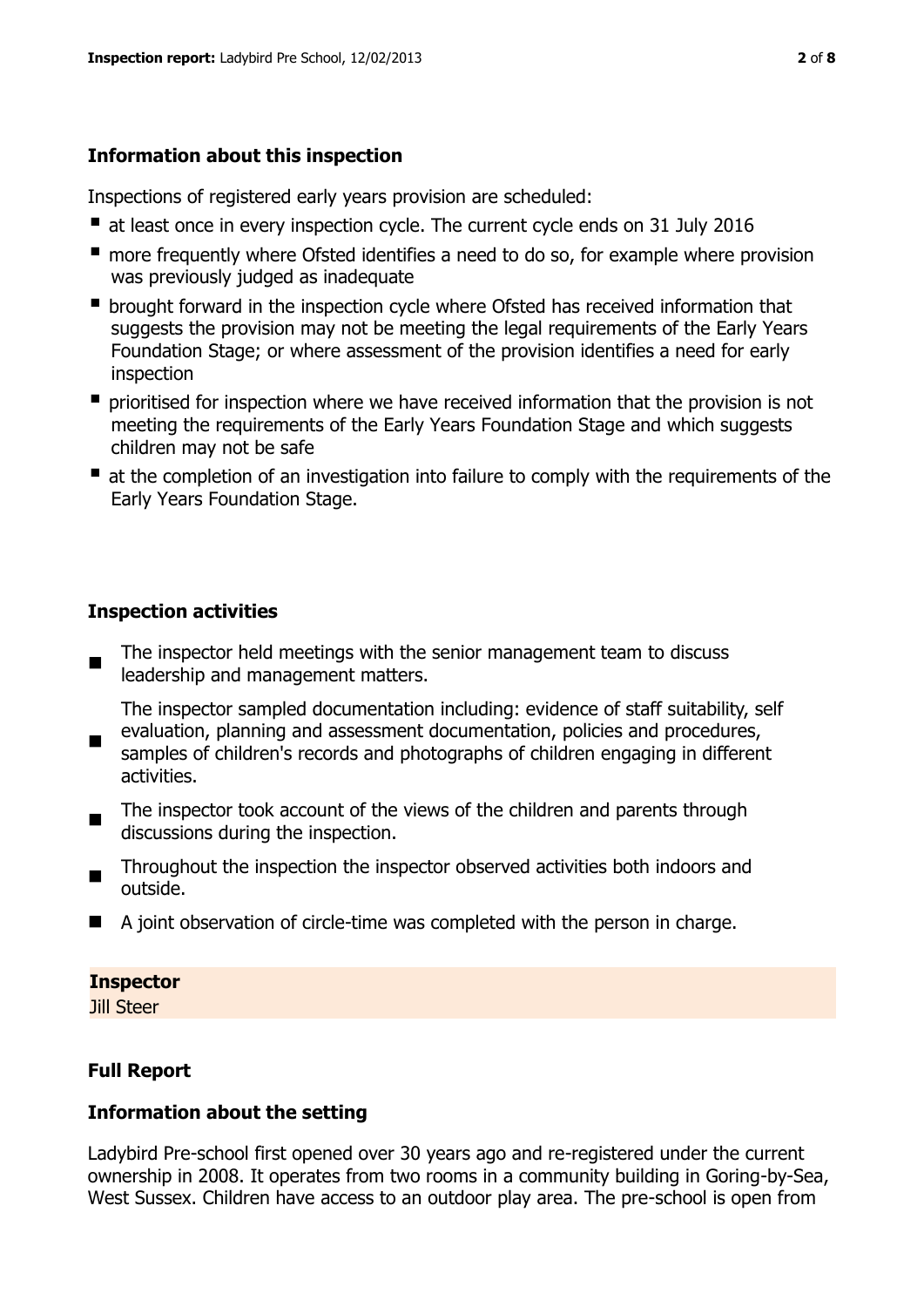9am to 3pm each weekday except Tuesday when they finish at 1pm, during term time only.

There are currently 30 children aged from two years to under five years on roll. The nursery currently supports a number of children with special educational needs and/or disabilities. This setting is registered on the Early Years Register.

There are six members of staff, all of whom hold appropriate early years qualifications to at least National Vocational Qualification level 2. The setting provides funded free early education for two, three and four-year-olds'.

# **What the setting needs to do to improve further**

# **To further improve the quality of the early years provision the provider should:**

■ increase the opportunities for children to use technology and programmable toys.

## **Inspection judgements**

## **How well the early years provision meets the needs of the range of children who attend**

Children make good developmental progress across all areas of learning. Once they have settled in, their key person completes an initial assessment of what they know. This enables staff to plan activities for each child based on their interests and that provide suitable challenge for them. The key person repeats these assessments each half term, and when children are two years old, so their progress is continuously monitored and any gaps in their learning are quickly identified. Planning for the activities stems from this information and all staff know the learning intentions for each child. This means that staff are able to effectively support and encourage children's learning. For example, they invite children to construct the marble run so that the marbles roll down each section. Children work together to complete the task and then ponder over why the marble missed out some sections. They cooperate well to rearrange it, several times, making suggestions and confidently stating 'that's it' when they think they have succeeded. Staff know when to intervene and when to let children think and attempt things themselves. They make suggestions and ask challenging questions that encourage children and build their confidence in their skills. However, programmable toys and resources that help children find out how to make things work, are not always readily available.

Children can choose to play inside or outside and many enjoy the additional challenges the outside offers. They roll cars down long pipes and look at things through magnifying glasses. Children are fascinated to notice that the glass makes things look much bigger,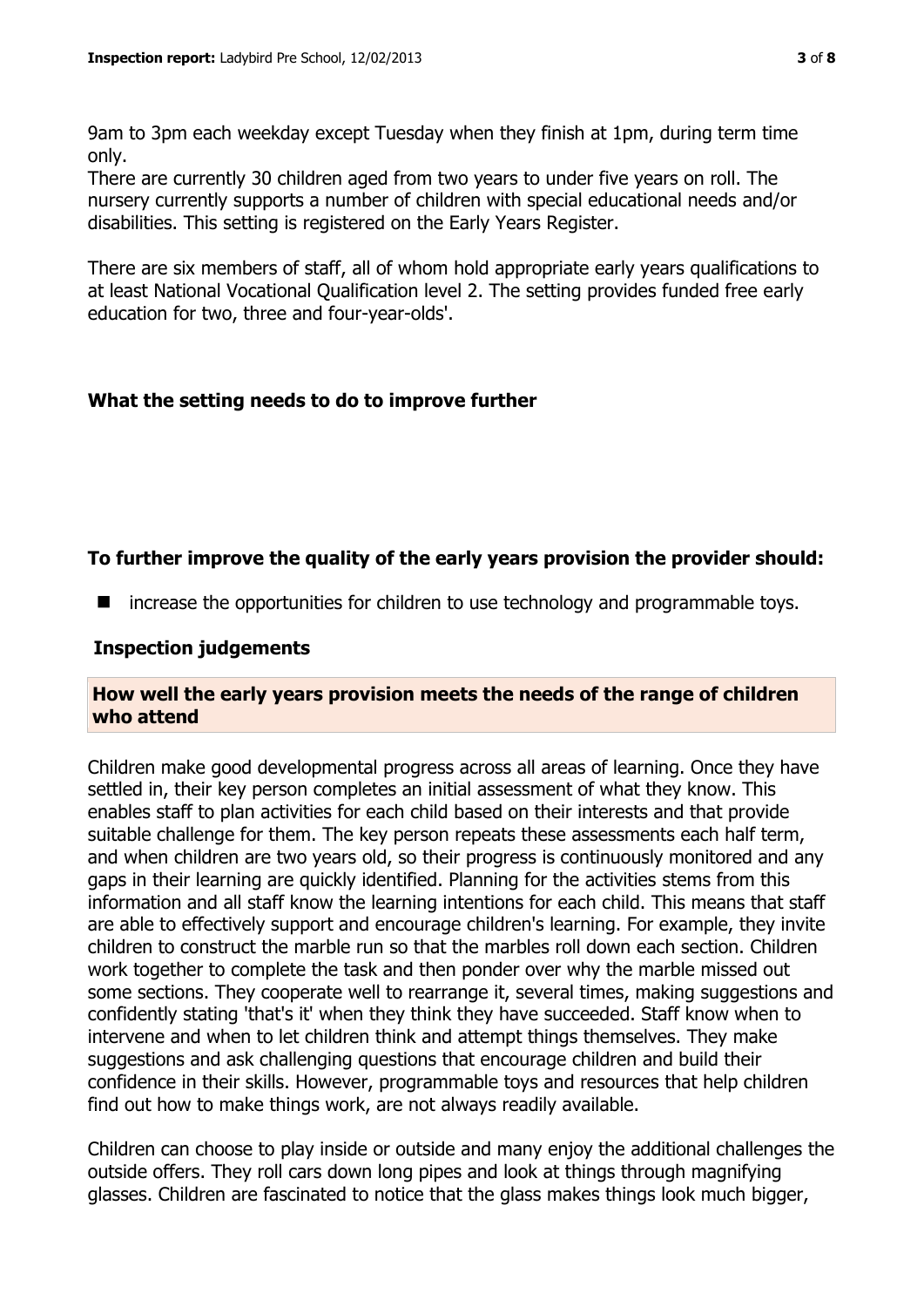even the ridges on the bike handle. Staff use a lot of mathematical language so children become familiar with the terms. They draw around children on the ground with chalk, then ask them who is bigger, smaller or the same size. During circle time when discussing a visit to the zoo, staff use positional language and ask children if the monkeys were on the car, under the car or in the car. 'On top of the car, nearly breaking the swishers' children reply. Children enjoy stories and books. Some choose to sit together and share books, discussing the pictures. At other times they all enjoy staff reading stories to them. Staff use a variety of voice tones to make the stories interesting and children are captivated. Children point things out and answer questions about the pictures, developing an early interest in the information books can hold. Children use tools which help with coordination and concentration. They sit calmly and cut coloured cellophane with scissors, telling each other how careful they are being. Staff hold the slippery cellophane to help some children who concentrate hard on how to hold the scissors. They constantly initiate discussions and questioning so they can introduce and develop new language, challenge children and encourage the art of conversation. As a result children are developing their communication and language skills well.

## **The contribution of the early years provision to the well-being of children**

An effective key person system is in place that helps children settle in the setting. They then have a special person they can go to when they want comfort and support. For example, when they arrive in the morning some children prefer their parents to leave them with their key person who clearly makes them feel secure. Staff role model desired behaviour for children, setting good examples of courtesy and consideration. They always give children explanations to help them understand about different types of behaviour. For example they have 'indoor and outdoor voices and feet' so children know where to go if they want to run or be noisy. Children take part in activities and look at books about feelings and emotions to help them understand their own moods and how other people may be feeling. This enables them to become sociable people who can cope in different groups such as school classes. Staff also help children prepare for the transition to school by supporting them to manage their own personal care needs effectively, such as putting on their own coats and shoes.

The setting has recently been reorganised so each type of play has its own area such as for construction and reading. The resources for each area are stored in containers clearly labelled with pictures and text so children can find what they want. This enables children to make choices about what they do and be confident in familiar surroundings. Staff support in each area helps children feel safe. Staff provide guidance and explanation to help children explore and take informed, calculated risks both indoors and outdoors. Staff help children to develop a good understanding of why it is important to have a healthy diet. Children who stay to lunch club take home a leaflet about healthy food and enjoy food tasting sessions. In the summer children grow cress, tomatoes and beans outside so they see where some food comes from and then taste it. The opportunity to play outside when they like means children quickly learn to enjoy the outdoors and physical activity which contributes to their general well-being.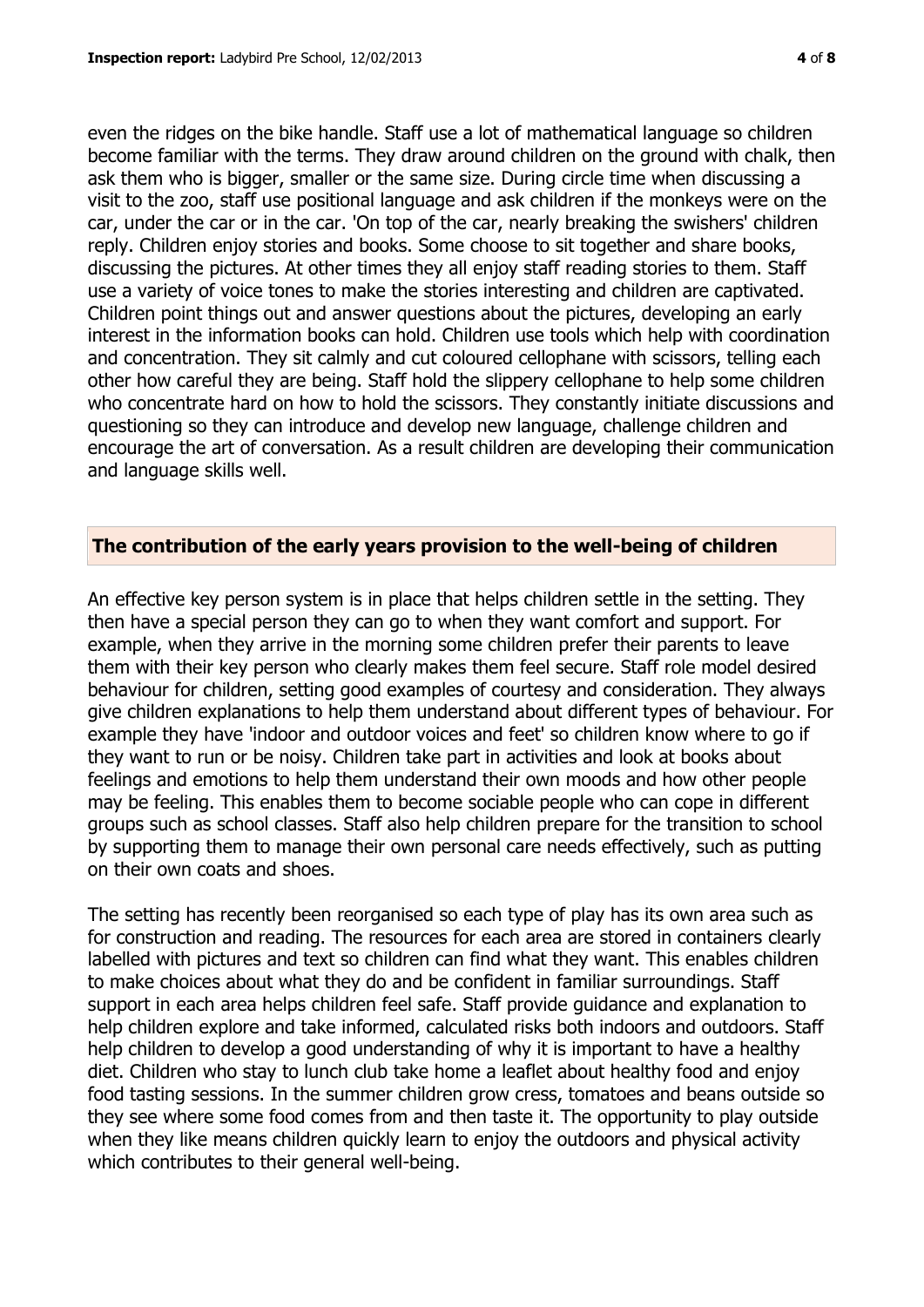## **The effectiveness of the leadership and management of the early years provision**

The staff all have a good understanding of their responsibility for safeguarding children as a high priority. They regularly attend training to update their knowledge of the latest child protection procedures. Designated staff members work closely with children's families and other agencies to protect children and help keep them safe from harm. All children who need intervention or additional support can access it in the setting. Speech and language and educational psychologists are welcomed into the setting to work with the children and staff to meet children's learning and development needs. Staff in the setting value partnership working and link with other settings and schools. Teachers from local schools visit children before they start and share with them photographs of the school so they are familiar with it before they attend. Information is shared with parents through daily discussions, newsletters and notices. For example details of any contagious illnesses are displayed with details of how to find out more about the condition. Staff are well deployed to supervise and keep children safe. Regular checks of the setting identify any possible hazards such as damaged equipment. Staff accompany children at all times in areas that are not for their sole use, such as the toilets and outside play area, to keep them safe.

Annual appraisals take place so staff can reflect on their individual performance and in discussion with management identify any future training needs. All staff who attend training then share what they have learnt with the staff team so they all benefit and implement the practice consistently for the children. As a result, staff are well qualified to deliver the Early Years Foundation Stage through an effective programme of assessment and planning. Their knowledge of how children learn, with their assessment system, enables them to identify any gaps in children's learning so early intervention can be put in place. Staff contribute to the setting's evaluation and compile an action plan for future development to continually improve the provision for children. Parents' views of the setting are sought through questionnaires and discussion. They speak highly of the preschool and many send all their children in turn and they recommend it to other parents. Parents value the information they receive about what their children are doing so they can be involved in their learning, as well as the range of activities available.

| <b>Registered early years provision</b> |                  |                                                                                                                                                                                                  |  |  |  |
|-----------------------------------------|------------------|--------------------------------------------------------------------------------------------------------------------------------------------------------------------------------------------------|--|--|--|
| Grade                                   | <b>Judgement</b> | <b>Description</b>                                                                                                                                                                               |  |  |  |
| Grade 1                                 | Outstanding      | Outstanding provision is highly effective in meeting the needs<br>of all children exceptionally well. This ensures that children are<br>very well prepared for the next stage of their learning. |  |  |  |
| Grade 2 Good                            |                  | Good provision is effective in delivering provision that meets<br>the needs of all children well. This ensures children are ready<br>for the next stage of their learning.                       |  |  |  |

## **What inspection judgements mean**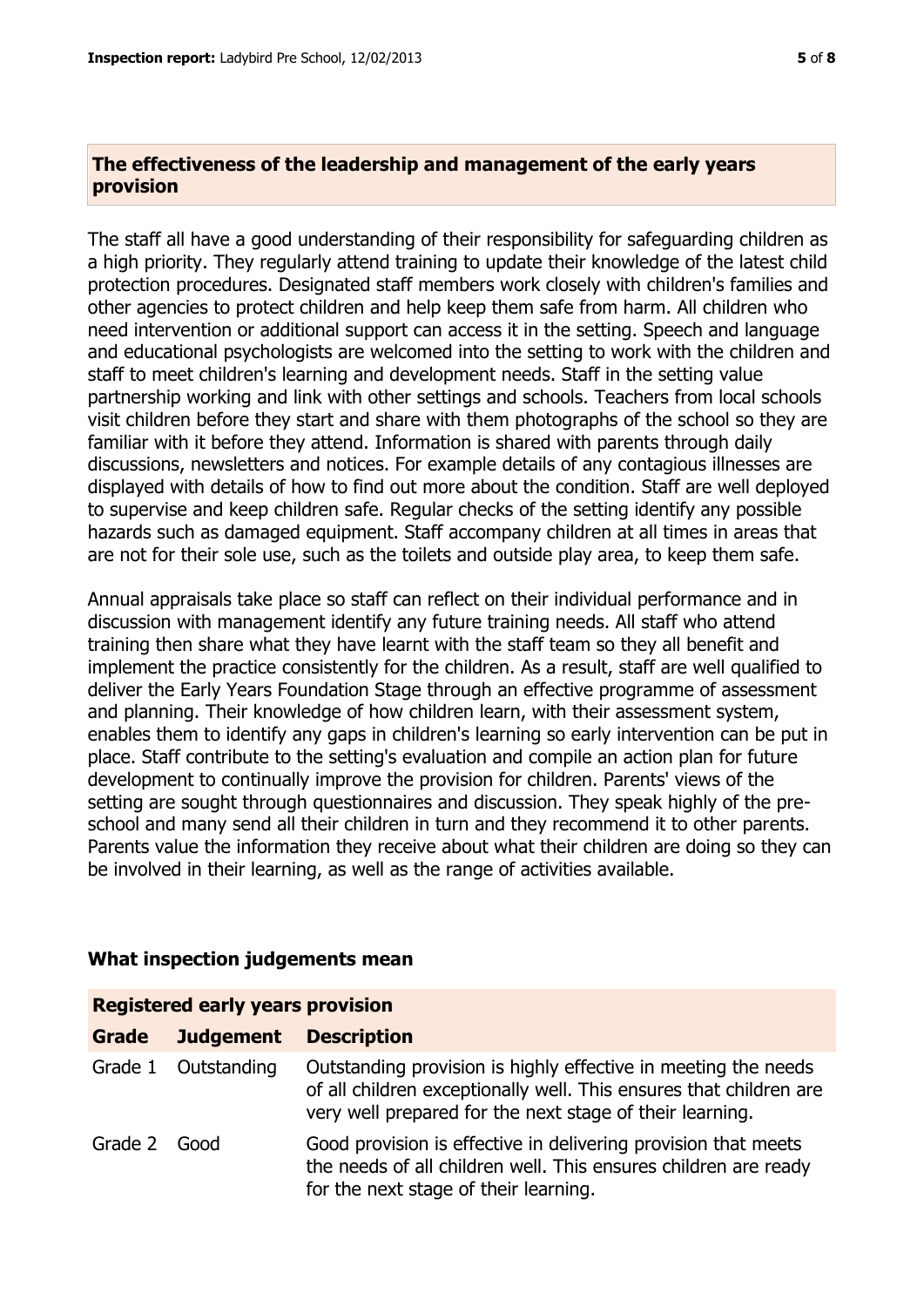|         | Grade 3 Satisfactory | Satisfactory provision is performing less well than expectations<br>in one or more of the key areas. It requires improvement in<br>order to be good.                                                                                                                                                                                                                        |
|---------|----------------------|-----------------------------------------------------------------------------------------------------------------------------------------------------------------------------------------------------------------------------------------------------------------------------------------------------------------------------------------------------------------------------|
| Grade 4 | Inadequate           | Provision that is inadequate requires significant improvement<br>and/or enforcement. The provision is failing to give children an<br>acceptable standard of early years education and/or is not<br>meeting the safeguarding and welfare requirements of the<br>Early Years Foundation Stage. It will be inspected again within<br>12 months of the date of this inspection. |
| Met     |                      | The provision has no children on roll. The inspection judgement<br>is that the provider continues to meet the requirements for<br>registration.                                                                                                                                                                                                                             |
| Not Met |                      | The provision has no children on roll. The inspection judgement<br>is that the provider does not meet the requirements for                                                                                                                                                                                                                                                  |

# **Inspection**

This inspection was carried out by Ofsted under Sections 49 and 50 of the Childcare Act 2006 on the quality and standards of provision that is registered on the Early Years Register. The registered person must ensure that this provision complies with the statutory framework for children's learning, development and care, known as the Early Years Foundation Stage.

## **Setting details**

| Unique reference number           | EY377543                 |
|-----------------------------------|--------------------------|
| <b>Local authority</b>            | <b>West Sussex</b>       |
| <b>Inspection number</b>          | 838181                   |
| <b>Type of provision</b>          | Sessional provision      |
| <b>Registration category</b>      | Childcare - Non-Domestic |
| <b>Age range of children</b>      | $2 - 5$                  |
| <b>Total number of places</b>     | 26                       |
| <b>Number of children on roll</b> | 30                       |
| <b>Name of provider</b>           | Ladybird Pre School      |
| Date of previous inspection       | 01/05/2009               |
| <b>Telephone number</b>           | 077464 80405             |

registration.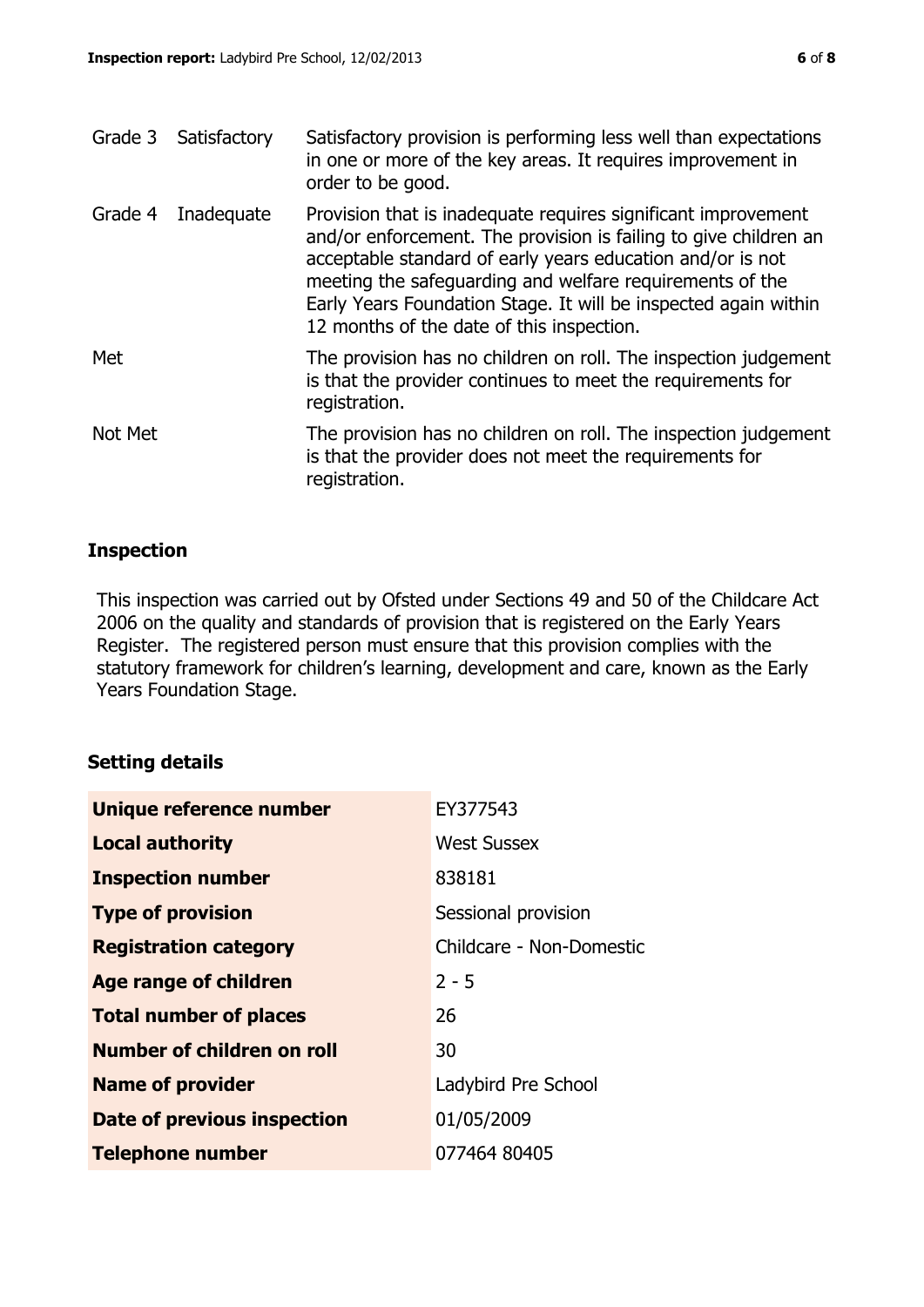Any complaints about the inspection or the report should be made following the procedures set out in the guidance 'raising concerns and making complaints about Ofsted', which is available from Ofsted's website: www.ofsted.gov.uk. If you would like Ofsted to send you a copy of the guidance, please telephone 0300 123 4234, or email enquiries@ofsted.gov.uk.

## **Type of provision**

For the purposes of this inspection the following definitions apply:

Full-time provision is that which operates for more than three hours. These are usually known as nurseries, nursery schools and pre-schools and must deliver the Early Years Foundation Stage. They are registered on the Early Years Register and pay the higher fee for registration.

Sessional provision operates for more than two hours but does not exceed three hours in any one day. These are usually known as pre-schools, kindergartens or nursery schools and must deliver the Early Years Foundation Stage. They are registered on the Early Years Register and pay the lower fee for registration.

Childminders care for one or more children where individual children attend for a period of more than two hours in any one day. They operate from domestic premises that are usually their own home. They are registered on the Early Years Register and must deliver the Early Years Foundation Stage.

Out of school provision may be sessional or full-time provision and is delivered before or after school and/or in the summer holidays. They are registered on the Early Years Register and must deliver the Early Years Foundation Stage. Where children receive their Early Years Foundation Stage in school these providers do not have to deliver the learning and development requirements in full but should complement the experiences children receive in school.